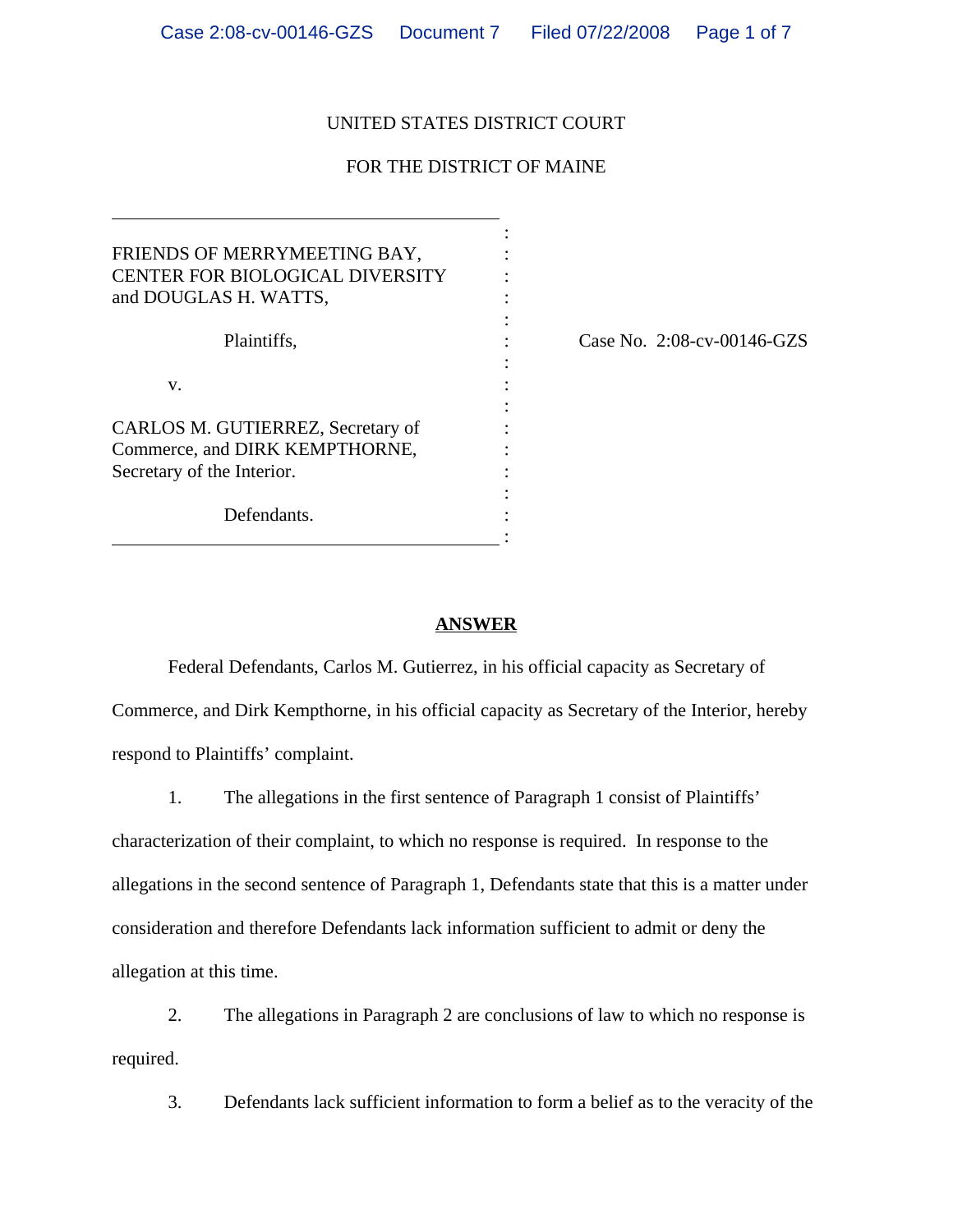allegations in Paragraph 3.

4. Defendants lack sufficient information to form a believe as to the veracity of the allegations in Paragraph 4.

5. Defendants lack sufficient information to form a belief as to the veracity of the allegations in Paragraph 5.

6. Admit.

7. Admit.

8. The allegations in Paragraph 8 purport to describe the contents of the Endangered Species Act, a statute which speaks for itself and provides the best evidence of its contents. Defendants deny any characterization or allegations in Paragraph 8 that are inconsistent with the plain language or meaning of the statute.

9. The allegations in Paragraph 9 purport to describe the contents of the Endangered Species Act, a statute which speaks for itself and provides the best evidence of its contents. Defendants deny any characterization or allegations in Paragraph 9 that are inconsistent with the plain language or meaning of the statute.

10. The allegations in Paragraph 10 purport to describe the contents of the Endangered Species Act, a statute which speaks for itself and provides the best evidence of its contents. Defendants deny any characterization or allegations in Paragraph 10 that are inconsistent with the plain language or meaning of the statute.

11. The allegations in Paragraph 11 purport to describe the contents of the Administrative Procedure Act and, the Endangered Species Act, and the regulations implementing the Endangered Species Act, statutes and regulations which speak for themselves

2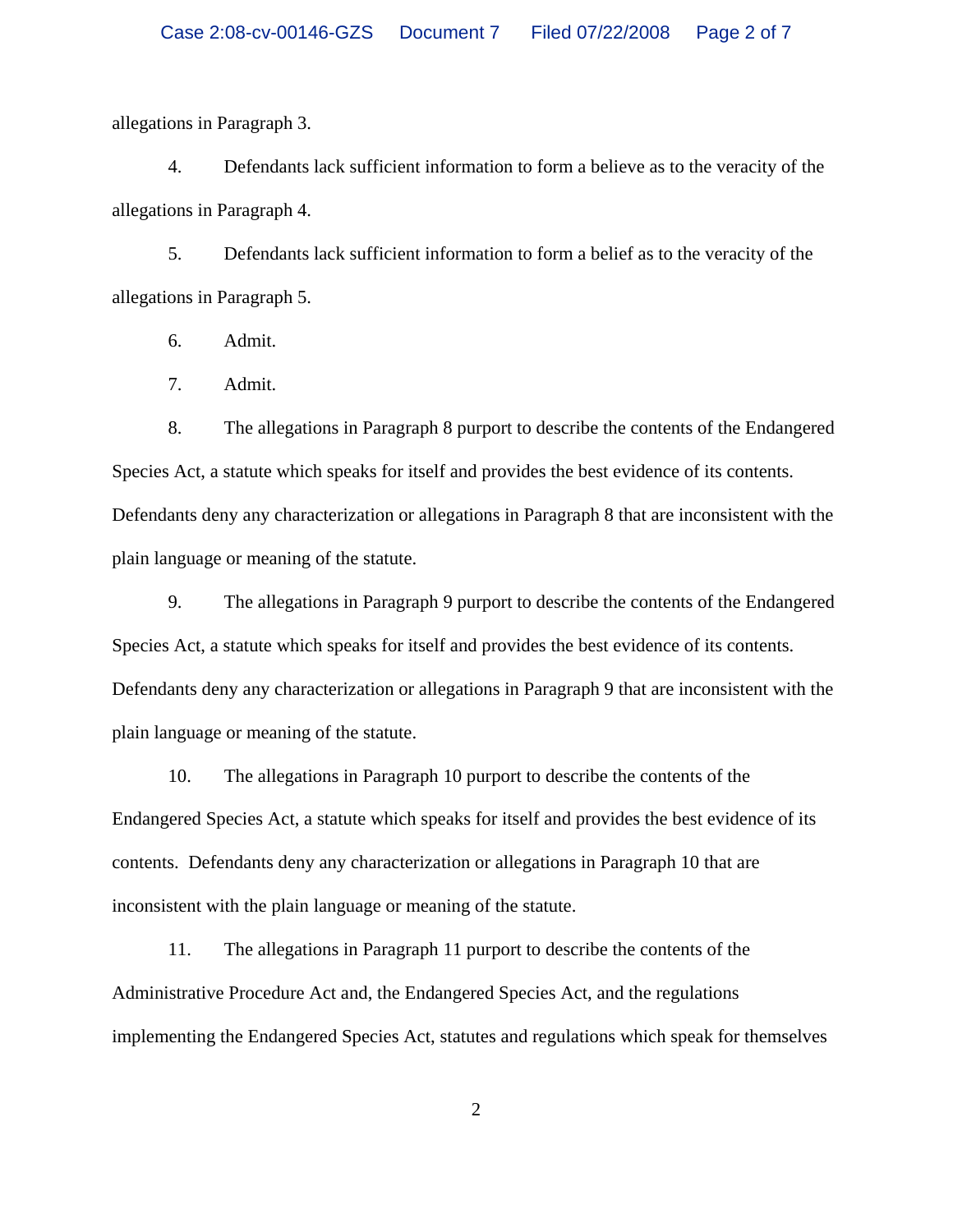and provide the best evidence of their contents. Defendants deny any characterization or allegations in Paragraph 11 that are inconsistent with the plain language or meaning of the statutes or regulations.

12. The allegations in Paragraph 12 purport to describe the contents of the Endangered Species Act, a statute which speaks for itself and provides the best evidence of its contents. Defendants deny any characterization or allegations in Paragraph 12 that are inconsistent with the plain language or meaning of the statute.

13. In response to the allegations in the first sentence of Paragraph 13, Defendants admit that the rule designating the Gulf of Maine distinct population segment of salmon as an endangered species ("the listing rule") states that "[t]he Gulf of Maine DPS includes all naturally reproducing remnant populations of Atlantic salmon from the Kennebec River downstream of the former Edwards Dam site, northward to the mouth of the St. Croix River" and that "[t]he DPS includes both early- and late-run Atlantic salmon." 69 Fed. Reg. 69459, 69459 (Nov. 17, 2000). Defendants deny that Plaintiffs' allegations properly define "distinct population segment," and aver that the policy on distinct populations segments, which explains how this term is to be interpreted in ESA listing decisions is set forth at 61 Fed. Reg. 4711 (Feb. 7, 1996). In response to the allegations in the second and third sentences of Paragraph 13, Defendants admit that a status review for the Gulf of Maine salmon DPS states that:

The annual historic Atlantic salmon adult population returning to U.S. rivers has been estimated to be between 300,000 (Stolte 1981) and 500,000 (Beland 1984). The largest historical salmon runs in New England were likely in the Connecticut, Merrimack, Androscoggin, Kennebec, and Penobscot Rivers (DeRoche 1967, Baum 1983).

See Status Review for Anadromous Atlantic Salmon (Salmo salar) in the United States at 22-23,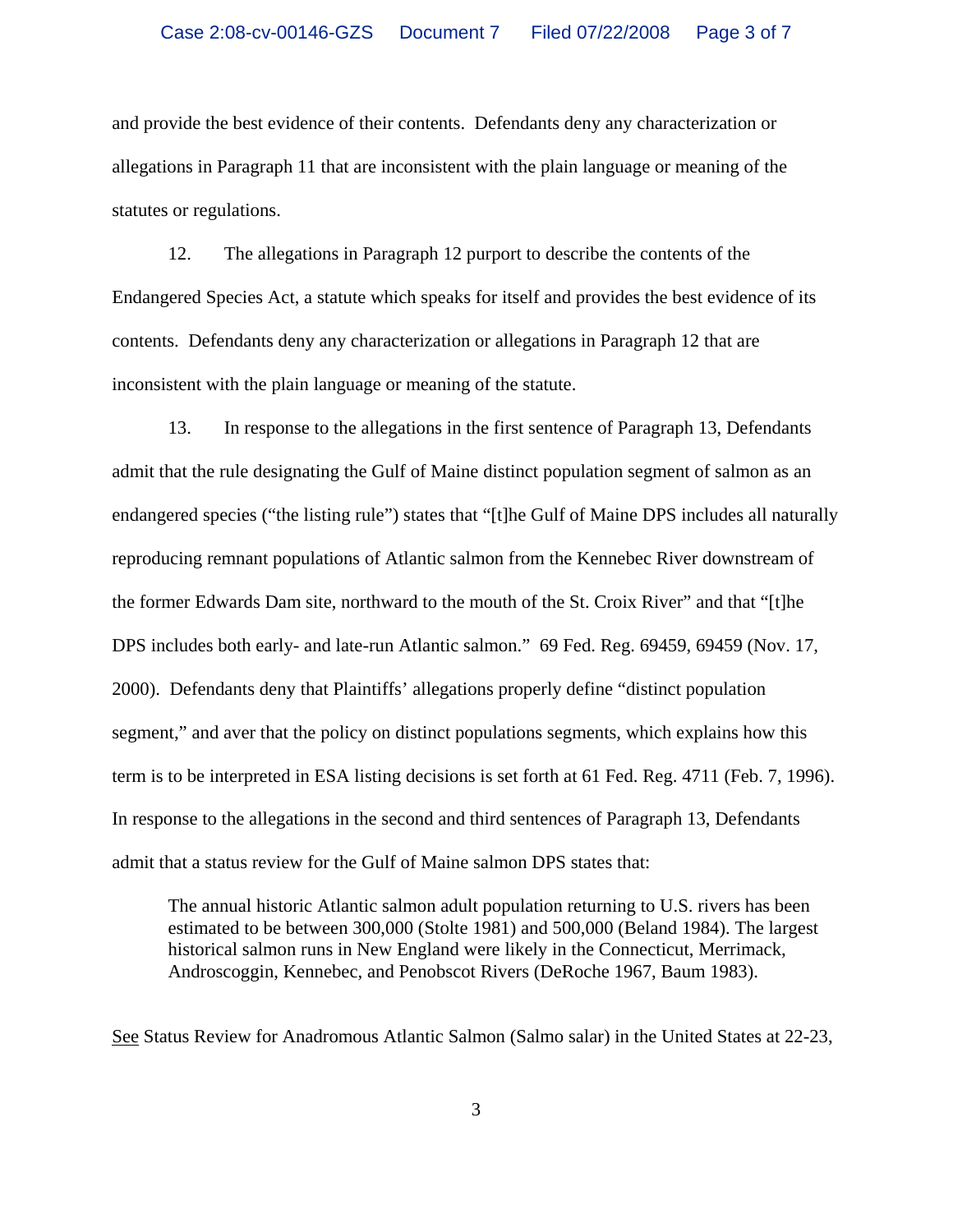http://www.nmfs.noaa.gov/pr/pdfs/statusreviews/atlanticsalmon.pdf (visited July 22, 2008). Defendants admit the allegations in the fourth sentence of Paragraph 13.

14. Defendants admit the allegations in the first through third sentences of Paragraph 14. In response to the allegations in the fourth and fifth sentences of Paragraph 14, Defendants aver that the NOAA announced the availability of the completed status review report after it had been peer reviewed and peer review comments had been addressed on September 22, 2006 (71 FR 55431). Defendant denies the allegations in the sixth sentence of Paragraph 14 and avers that the Status Review estimates the likelihood of extinction ranges from 19% to 75% within the next 100 years for the Gulf of Maine salmon DPS.

15. The allegation in the first sentence of Paragraph 15 is a conclusion of law to which no response is required. Defendants admit the allegation in the second sentence of Paragraph 15. Defendants deny the allegations in the third sentence of Paragraph 15.

16. The allegations in Paragraph 16 are conclusions of law to which no response is required.

17. The allegations in Paragraph 17 are conclusions of law to which no response is required.

18. In response to the allegations in Paragraph 18, Defendants admit that they received plaintiffs' letter more than 60 days before plaintiffs filed the complaint. Defendants further aver that the letter and signed receipts by the Secretaries' offices speak for themselves and provide the best evidence of their contents.

4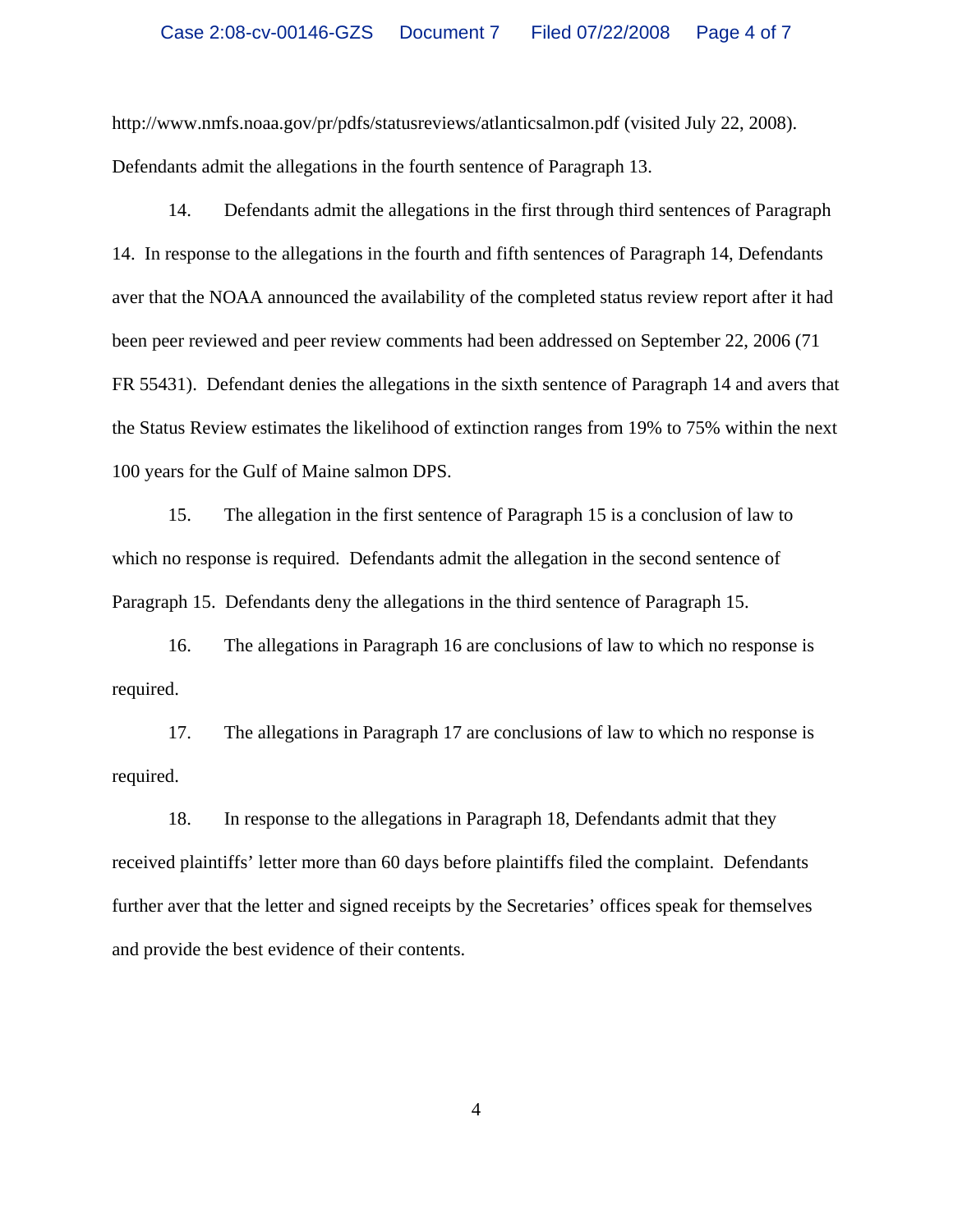19. Defendants lack sufficient information to form a belief as to the veracity of the allegations in Paragraph 19.

#### **Relief Requested**

The remaining allegations in the Complaint set forth Plaintiffs' prayer for relief to which no response is required. To the extent a response is required, Defendants aver that Plaintiffs' are entitled to no relief on any of their claims.

#### **General Denial**

To the extent any allegation of Plaintiffs' complaint is not expressly admitted in any of

the foregoing paragraphs, such allegation is denied.

Respectfully submitted on this 22nd day of July 2008.

RONALD J. TENPAS Assistant Attorney General JEAN E. WILLIAMS Section Chief

**s/** *Lisa Lynne Russell* 

LISA LYNNE RUSSELL, Missouri Bar No. 43895 Assistant Chief Wildlife & Marine Resources Section Environment & Natural Resources Division PO Box 7369 Washington DC 20044-7369 Telephone: 202-305-0388 Facsimile: 202-305-0275 Electronic mail: lisa.russell@usdoj.gov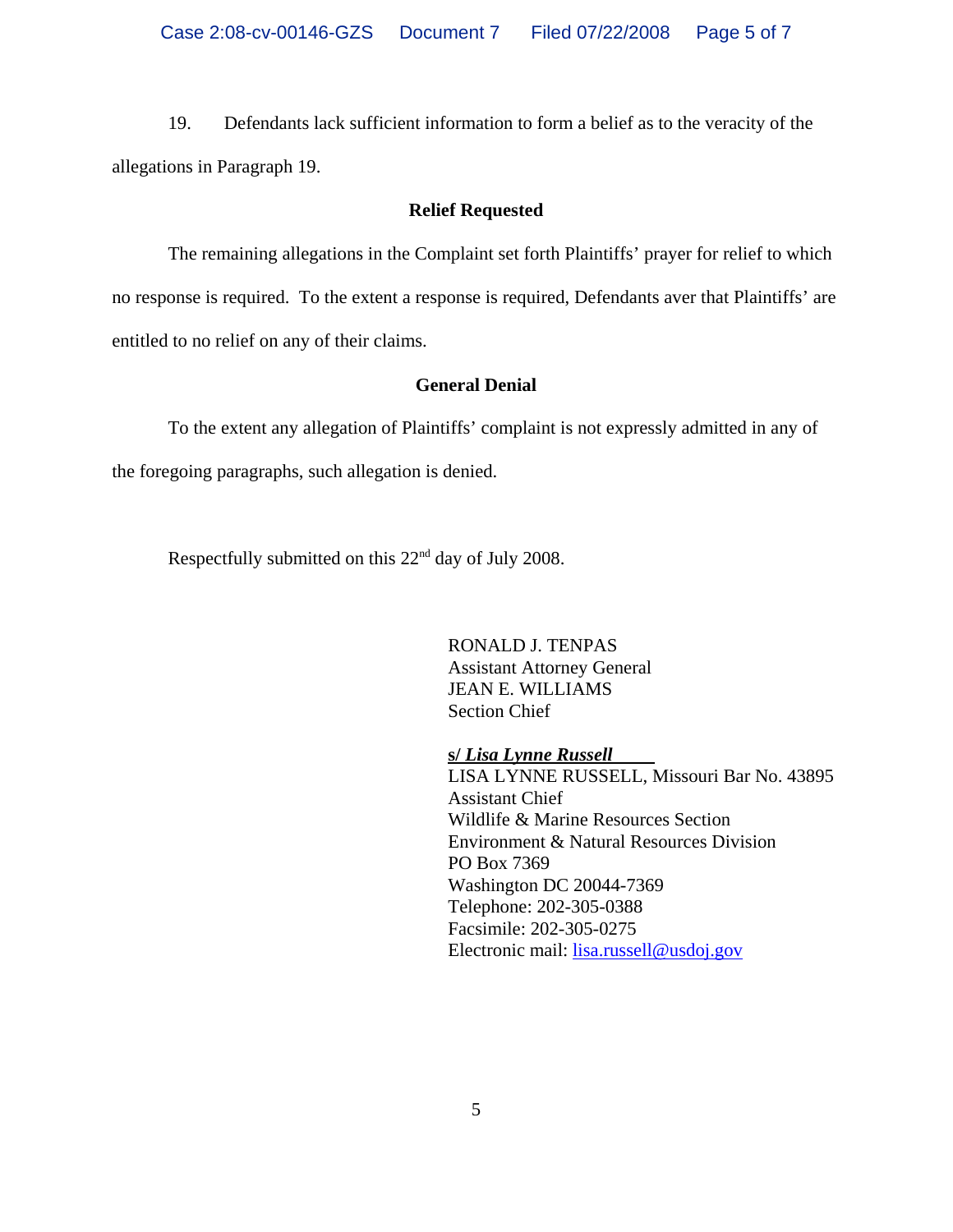#### OF COUNSEL:

Kevin J. Collins Deputy General Counsel

Northeast Regional Office One Blackburn Drive Gloucester, MA. 01930 Telephone: 978/281-9211 Fax: 978/281-9389

Joris Naiman Office of the Solicitor Northeast Regional Office One Gateway Center Suite 612 Newton, MA 02458-2802 Telephone: 617-527-3400 Fax: 617-527-6848